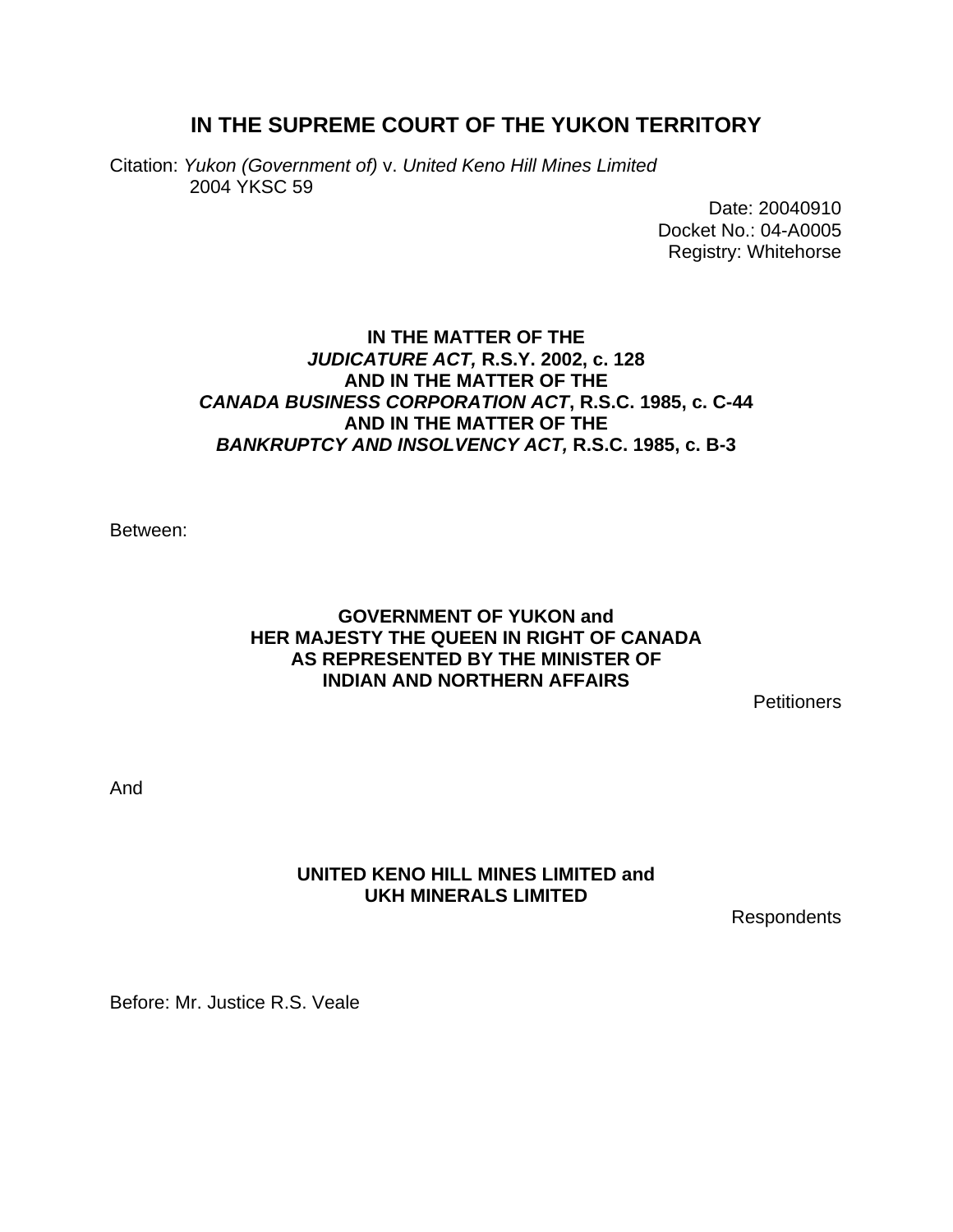| Appearances:       |                                                 |
|--------------------|-------------------------------------------------|
| Douglas Knowles    | PricewaterhouseCoopers Inc.                     |
| Mr. David Mitchell | Government of Yukon                             |
| John Porter        | Her Majesty the Queen in Right of Canada        |
| Paul Lackowicz     | Yukon Energy Corp. and MacKenzie Petroleum Ltd. |
| Murray Leitch      | Nacho Nyak Dun Development Corporation          |
|                    | 12094 Yukon Inc.                                |
|                    | Duncan's Limited                                |
|                    | Mayo Bigway Foods Ltd.                          |
| Keith Parkkari     | <b>Maverick Minerals Corp.</b>                  |
|                    | Energold Minerals Inc.                          |
| James Tucker       | Richter & Partners Inc.                         |
|                    | McCarthy Tetrault, Gowling Lafluer Henderson    |
|                    |                                                 |

### **REASONS FOR JUDGMENT**

### **INTRODUCTION**

[1] PricewaterhouseCoopers Inc, Receiver–Manager and interim receiver (Receiver) of the respondents (UKHM), makes an application for an order approving a marketing plan for the sale of the assets of UKHM in addition to other matters not in dispute. The proposed marketing plan results in no recovery for the Yukon Miners' lien claimants (the lien claimants). The lien claimants do not oppose the marketing plan, except to the extent that it results in no financial recovery for them.

### **BACKGROUND**

[2] UKHM is a silver mine located at Elsa, Yukon. It has been in production since the 1920's and has produced significant amounts of silver and lead over the years. UKHM closed down in 1989 due to rising production costs, production shortfalls and declining silver prices.

[3] UKHM attempted to bring the mine back into production between 1993 and 1996. However, the required additional capital could not be raised and silver prices remained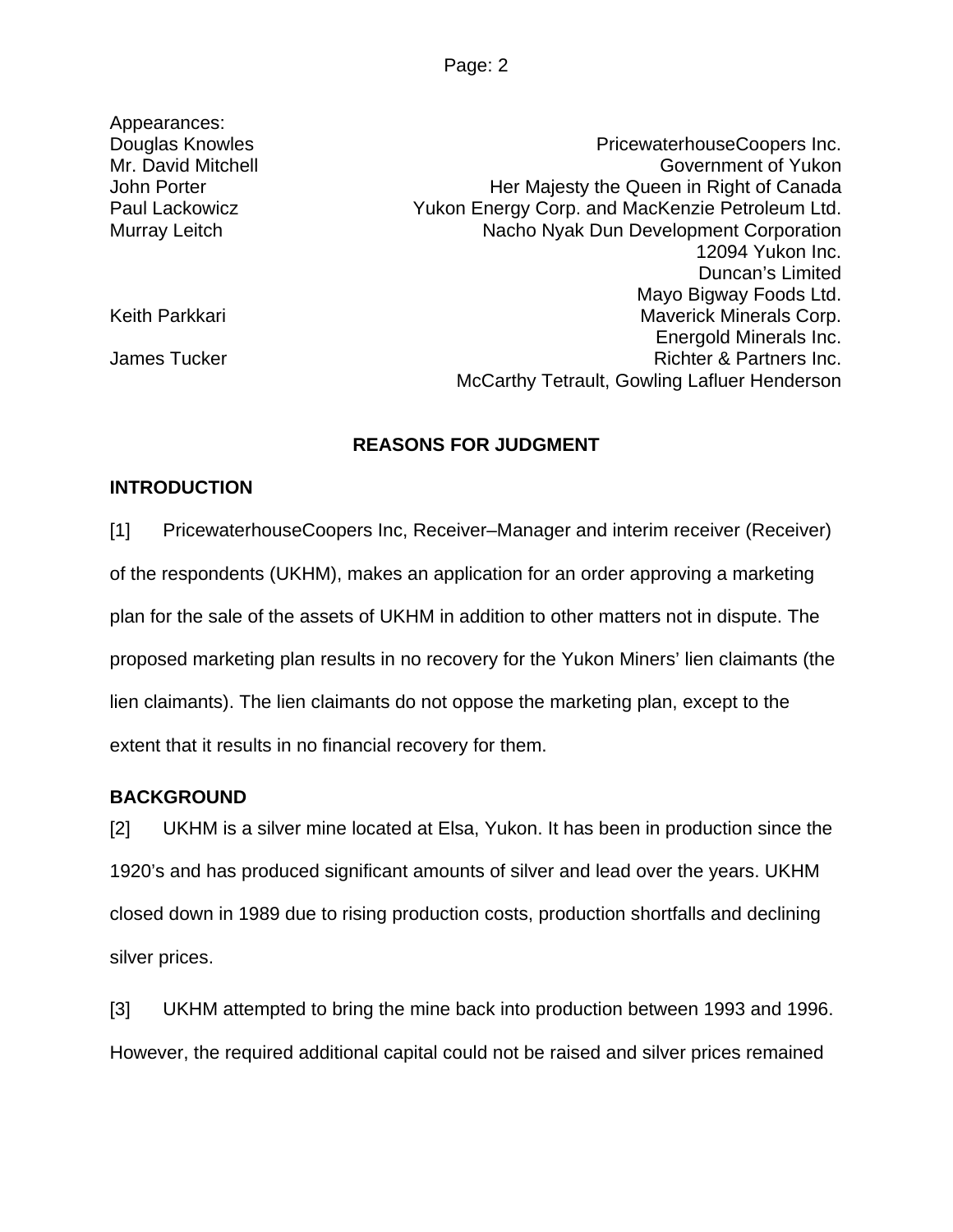#### Page: 3

low. The mine did not re-open and the site was eventually declared abandoned in January 2001 pursuant to s. 39 of the Yukon *Waters Act*, S.Y. 2003, c. 19.

[4] Although there may be further reserves contained in the property, the estimated mine life remaining is three years based on proven and probable reserves.

[5] On February 18, 2000, the Ontario Superior Court of Justice granted UKHM protection from its creditors, pursuant to the *Companies' Creditors Arrangement Act*, R.S. 1985, c. C-36, (the CCAA proceedings). Corinth Capital Inc., engaged as the financial advisor, was unable to complete a sale of UKHM and the CCAA proceedings were terminated in March 2001.

[6] On September 21, 1999, this court granted conduct of sale of the mine to MacKenzie Petroleum Ltd., one of the lien claimants. Upon the termination of the CCAA proceedings, the lien claimants actively pursued a sale of the mine.

[7] In May 2001, this court approved the sale of UKHM to AMT Canada Inc. (AMT) for \$3.6 million. AMT paid \$25,000 down and had until July 7, 2001 to conduct due diligence before completing the purchase. After granting of extensions, the UKHM assets were vested to AMT on September 26, 2001. On that date, AMT became responsible for all environmental costs and expenses on the property. Those liabilities had been the obligation of the government of Canada. However, AMT failed to obtain a water licence and failed to make further payments on the purchase price. On February 14, 2003, this court divested AMT of all the UKHM assets.

[8] In March 2003, this court approved a sale to Nevada Pacific Gold (Yukon) Ltd. (Nevada Pacific). Nevada Pacific also assumed all environmental costs and expenses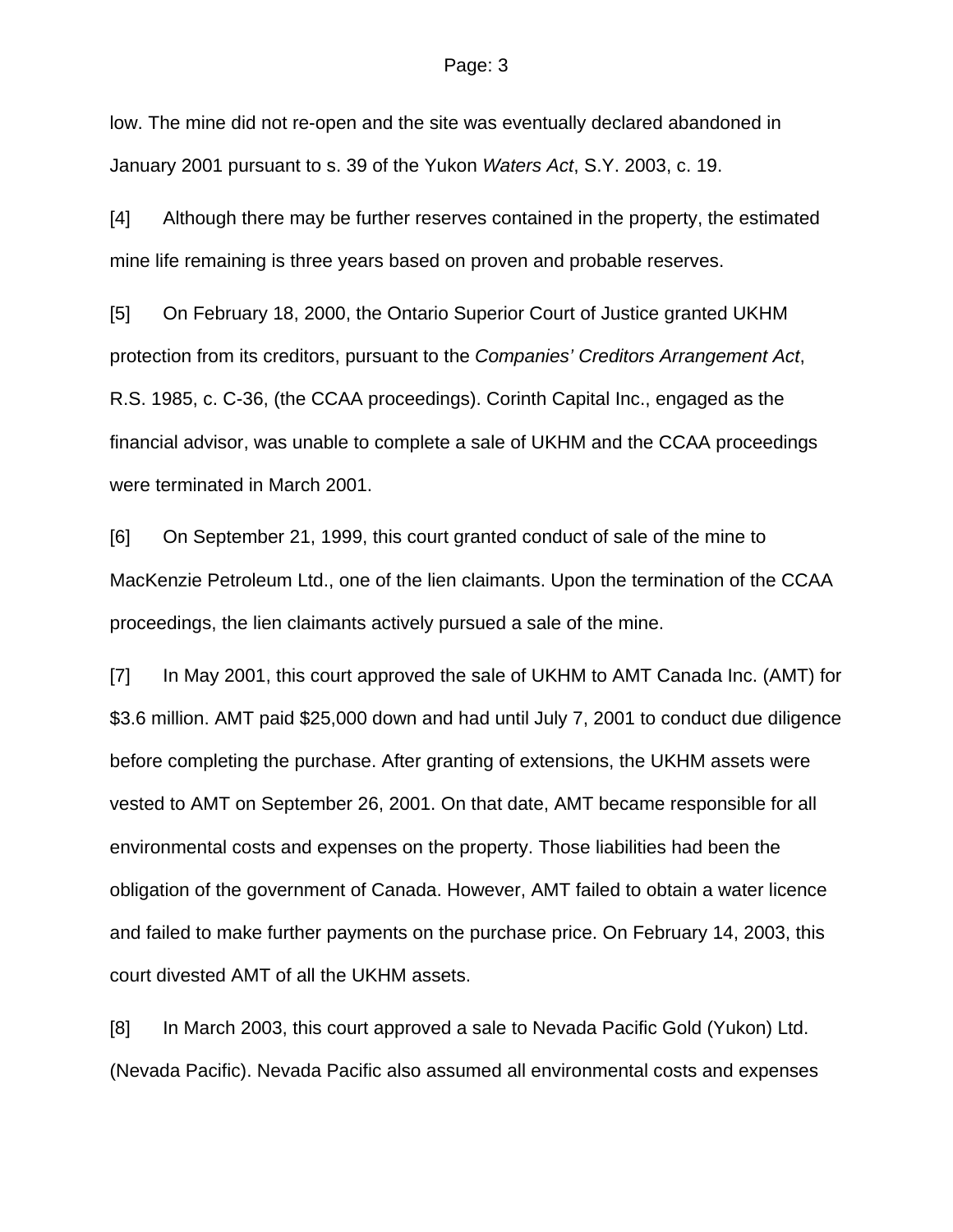#### Page: 4

but was unable to reach an agreement with Canada regarding the pre-existing environmental liabilities. In May 2003, Nevada Pacific elected not to proceed with the purchase. Canada remains responsible for all environmental liabilities and commissioned a report on the reclamation costs of the UKHM site. Brodie Consulting Ltd. estimates this cost to be \$65 million, based upon an annual cost of \$2.5 million.

[9] The Devolution Transfer Agreement (DTA) is an agreement between the governments of Canada and Yukon to transfer the power and responsibility for mining and the environment, among other things, from Canada to the Yukon. It became effective on April 1, 2003, and the Yukon Government (YG) is now responsible for the environmental care and maintenance of the UKHM mine site. However, under the terms of the DTA, Canada remains financially responsible for environmental damage caused prior to April 1, 2003.

[10] YG determined that the UKHM mine site was abandoned on June 26, 2003.

[11] YG and Canada obtained an order in this court on April 6, 2004, appointing PricewaterhouseCoopers Inc. as receiver-manager under the *Judicature Act,* R.S.Y. 2002, c. 128, and the *Canada Business Corporations Act,* R.S.C. 1985 c. C-44, and interim receiver under the *Bankruptcy and Insolvency Act,* R.S.C. 1985, c. B-3 (the BIA).

[12] The priorities of the various creditors were established in the CCAA proceedings in an initial order, an order dated March 31, 2000 and an order dated March 31, 2001 (the CCAA orders) as follows:

> a) three creditors' claims totalling \$410,000 (the CCAA creditors) that rank in priority to any and all other liens, charges and encumbrances;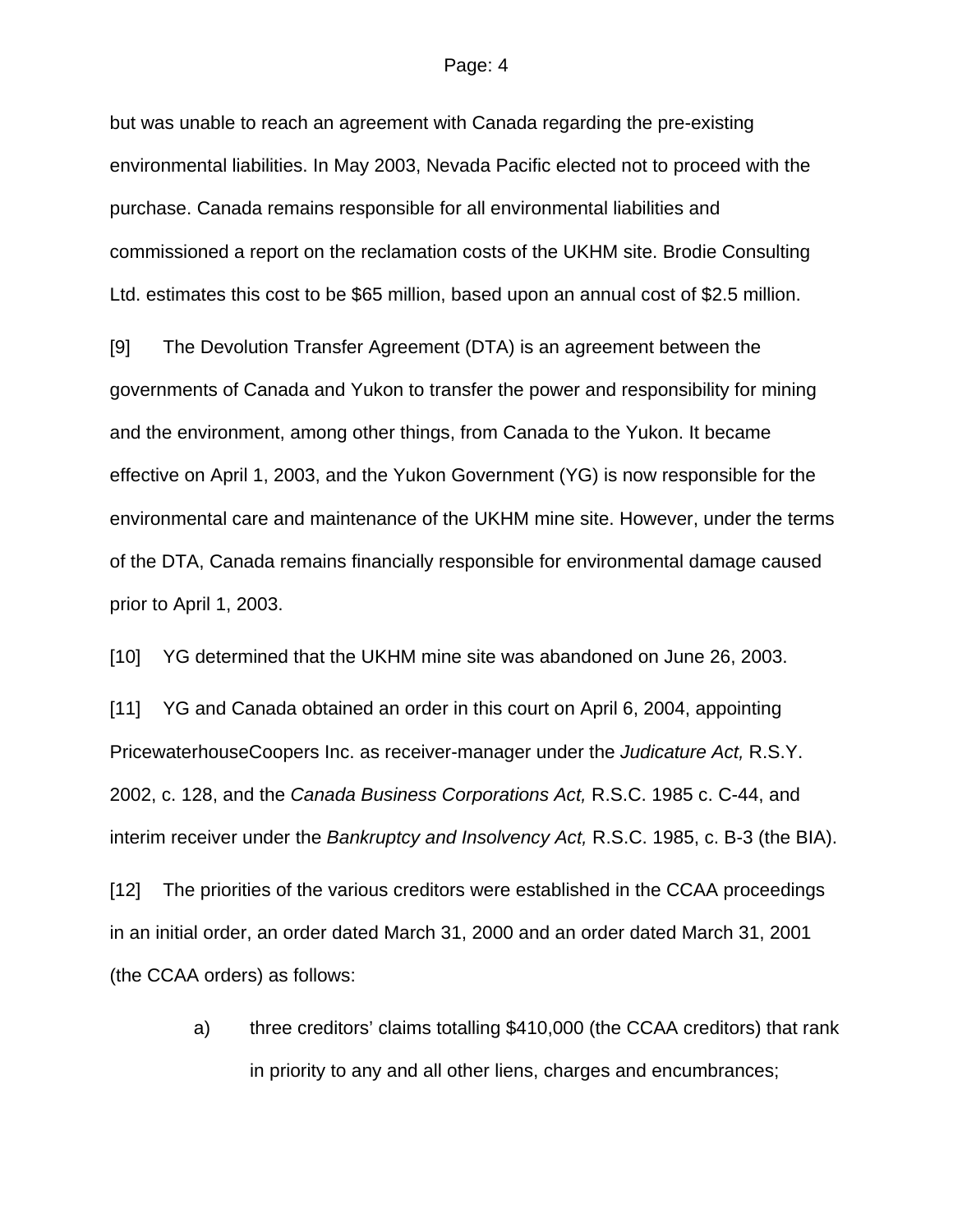- b) the amounts secured by Canada and Yukon's environmental charge amounting to \$2.8 million to date and increasing by approximately \$2.5 million a year with an estimated potential of \$65 million;
- c) the other UKHM creditors pursuant to the CCAA orders including but not limited to:
	- CCAA claims greater than \$410,000;
	- Miners' lien claims;
	- UKHM lien claimants;
	- AMT lien claimants;
	- Employment standards;
	- DIP lenders' charge;
	- Secure creditors: and
	- Property taxes.

[13] As stated previously, the effect of the proposed marketing plan is that the lien claimants will not recover any money.

## **The Marketing Plan**

[14] The Receiver has prepared the marketing plan based upon the priorities set out in the CCAA orders. The Receiver has assumed that the environmental claims of Canada and YG will rank in priority to the lien claimants.

[15] Based upon an operating life of three years, the net operating revenue is approximately \$50 million. Given the estimated reclamation costs of \$65 million and start up costs of \$17 million, the Receiver has concluded that the UKHM mine assets have a negative value of approximately \$32 million. The obvious conclusion is that the UKHM mine site will not be sold so long as the environmental reclamation costs are taken into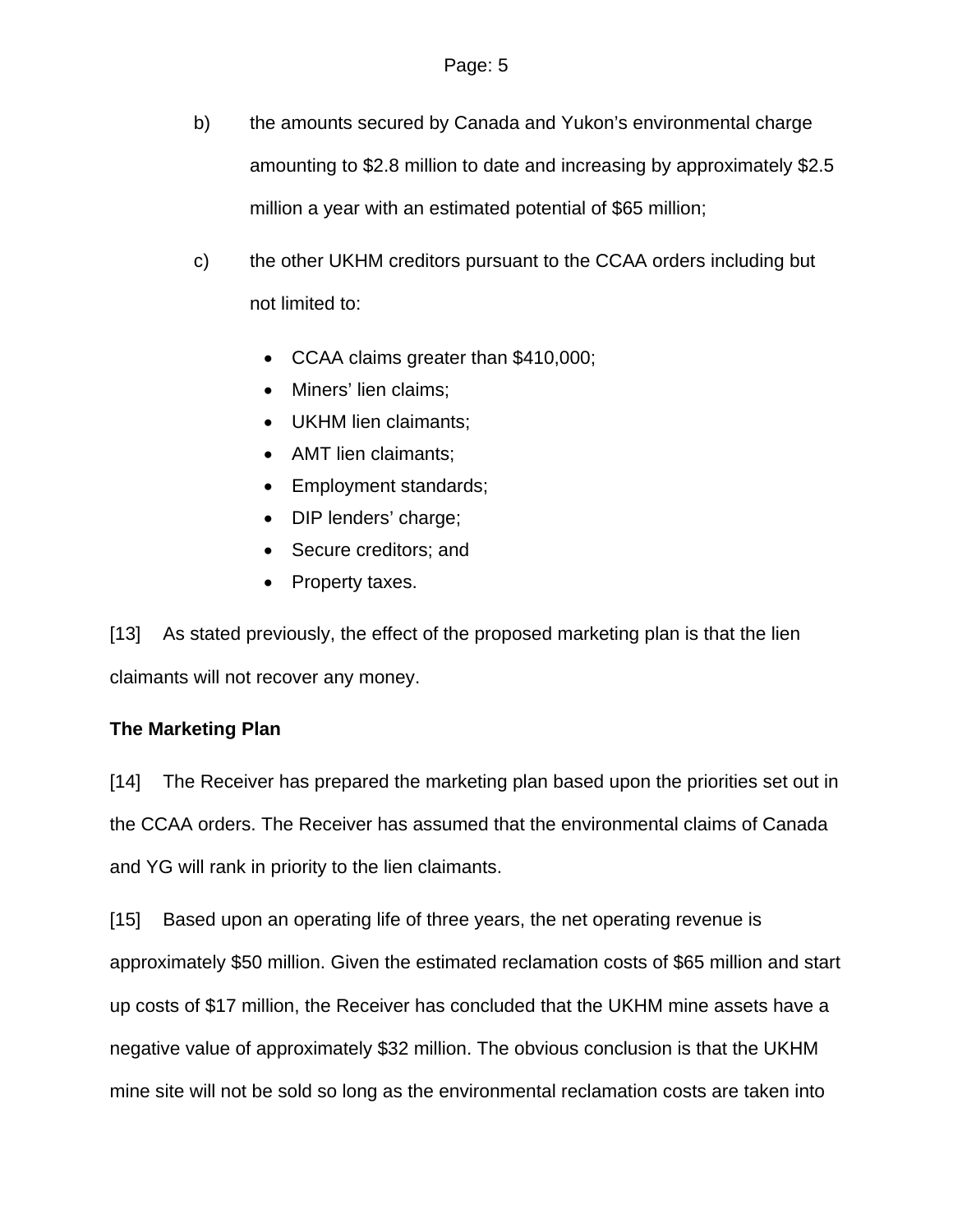consideration. This has been known to all parties from the outset. Thus, Canada has accepted the proposition that there must be concessions for the pre-existing environmental liabilities.

[16] In order to develop an effective marketing plan, the Receiver had in-depth discussions with Canada, YG and 12 prospective purchasers. The Receiver concluded that there was significant interest in the purchase of the mine so long as some arrangements could be made to reduce the significant costs of the pre-existing environmental liabilities.

[17] The Receiver reports that Canada has agreed in principle to provide a qualified purchaser with an indemnity so the purchaser will not be obligated to pay for the preexisting environmental liabilities. This agreement is based upon the understanding that the purchaser will assume the ongoing care and maintenance of the mine site.

[18] The essential aspects of the marketing plan are as follows:

- 1. establishing a fixed selling price for the UKHM mine assets in the amount of \$410,000 to provide for the CCAA creditors that rank ahead of the environmental charge;
- 2. the application of any other compensation offered to the reclamation costs related to the pre-existing condition of the mine site.

[19] According to the marketing plan, the purchaser will contribute to the overall reclamation costs by way of up-front or deferred payments to a Mine Reclamation Trust. The purchaser will then obtain a water licence and enter into an agreement for all future site care and maintenance.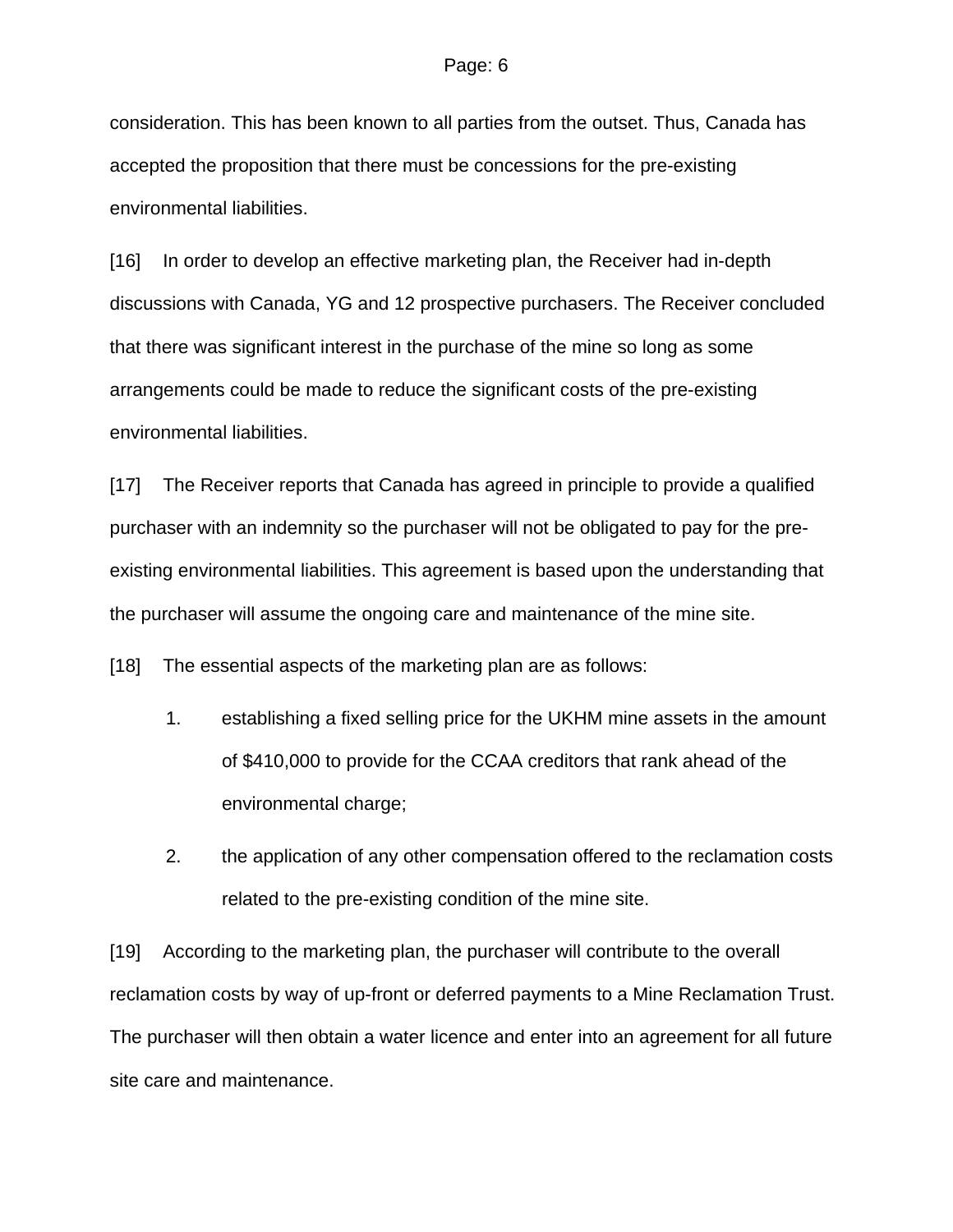[20] The ultimate objective of the two-agreement process is to create a cooperative relationship between the purchaser and Canada and YG. This component has been lacking in the past and has no doubt been a sore point for the lien claimants in their unsuccessful attempts to sell the mine.

### **ISSUE**

[21] The only issue before me is to determine whether the Receiver has acted reasonably, prudently, fairly and not arbitrarily.

### **THE LAW**

[22] The law in this area is generally found in cases where court approval is sought for the sale of assets by a Receiver in circumstances where some of the creditors will not be satisfied. There are three principles that I glean from *Crown Trust Co.* v. *Rosenberg*  (1986), 60 O.R. (2d) 87 (Ont. H.C.J.) and *Royal Bank of Canada* v. *Soundair Corp.*, [1991] O.J. No. 1137 (O.C.A.):

- 1. Generally speaking the court will not intervene when satisfied that the Receiver has acted reasonably, prudently, fairly and not arbitrarily.
- 2. The court should not proceed against the recommendations of the Receiver except in special circumstances, where the necessity and propriety of doing so are plain.
- 3. The wishes of interested creditors should be taken into consideration.

[23] The principles change slightly when the context is the actual selection of the best bid or choosing between competing bids. In *Skyepharma PLC* v. *Hyal Pharmaceutical*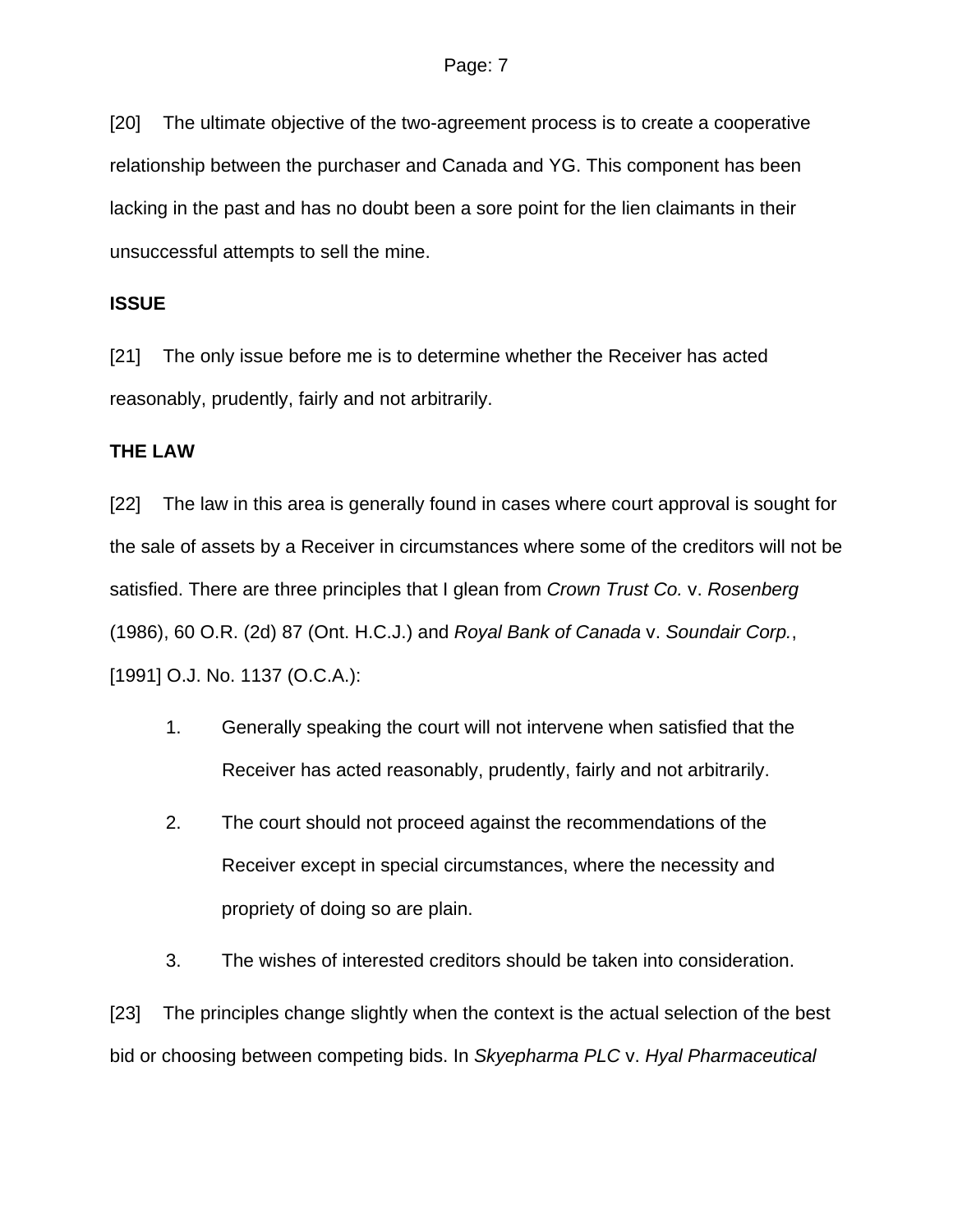*Corp.,* [1999] O.J. No. 4300 (Ont. S.C. of Justice) the court's duty was expressed at paragraph 3 to consider:

- a) whether the receiver made a sufficient effort to obtain the best price and did not act improvidently;
- b) the interests of all parties;
- c) the efficiency and integrity of the process by which the receiver obtained offers; and
- d) whether the working out of the process was unfair.

[24] The process in the case at bar is at a much earlier stage as no bids have been

sought and the Receiver is simply setting out the ground rules. However, the fact that all

the lien claimants are clearly not going to recover in the proposed marketing plan makes

it very appropriate for this court to consider the process at the outset before any offers

are received.

[25] The law that applies in this proceedings is found is s. 14.06(7) of the BIA:

### 14.06

(7) Any claim by Her Majesty the Queen in right of Canada or a province against the debtor in a bankruptcy, proposal or receivership for costs of remedying any environmental condition or environmental damage affecting real property of the debtor is secured by a charge on the real property and on any other real property of the debtor that is contiguous thereto and that is related to the activity that caused the environmental condition or environmental damage, and the charge

(a) is enforceable in accordance with the law of the jurisdiction in which the real property is located, in the same way as a mortgage, hypothec or other security on real property; and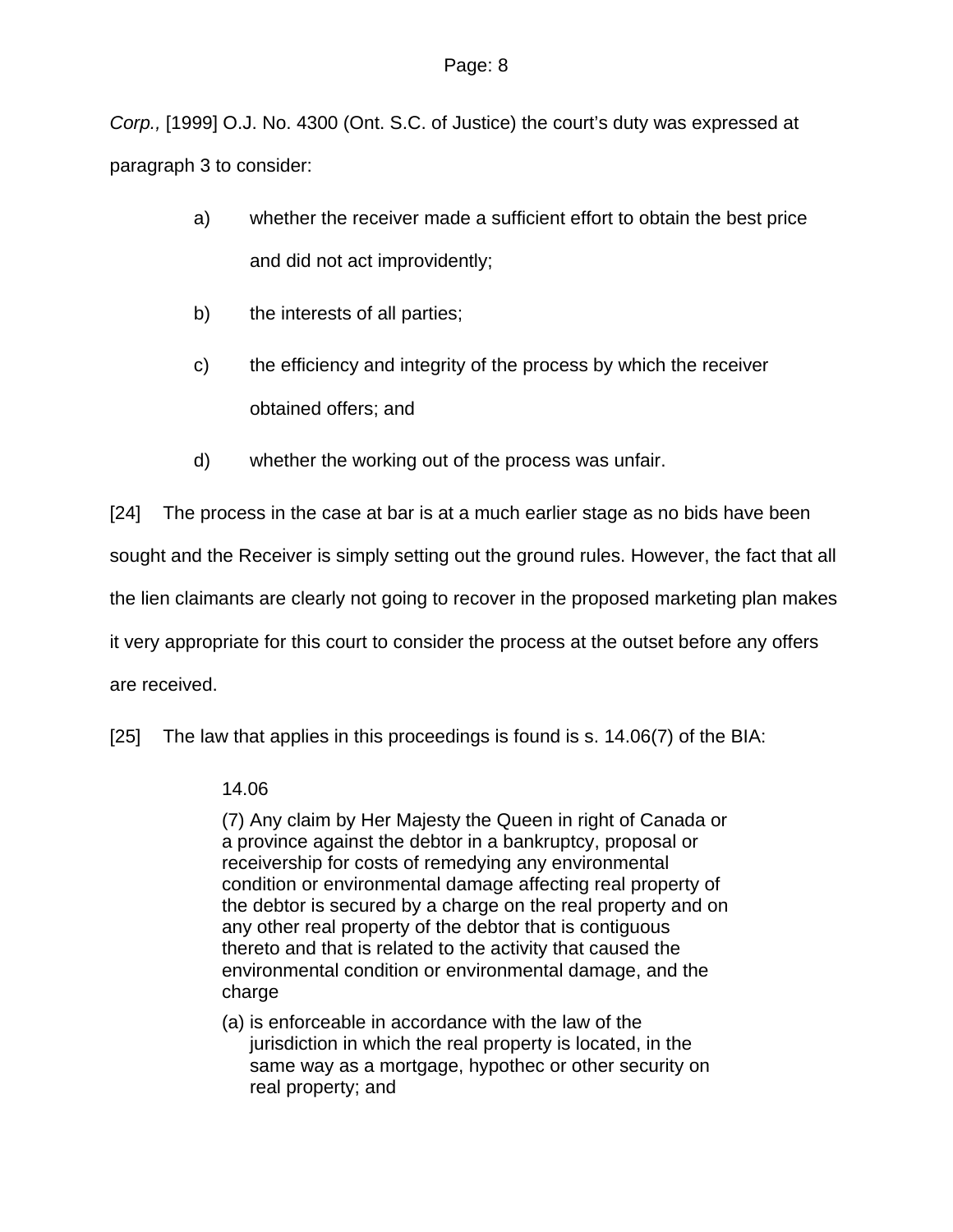(b) ranks above any other claim, right or charge against the property, notwithstanding any other provision of this Act or any thing in any other federal or provincial law.

[26] The exact wording is found in s. 11.8(8) of the *Companies' Creditors Arrangement* 

*Act* under which the priorities were established in the CCAA proceedings. The claims

under both statutes apply to environmental damages that arose before or after the filing

of the proposal, bankruptcy or CCAA proceedings.

[27] The CCAA proceedings also provided further comfort that the environmental

charge continues beyond the termination of the proceeding in paragraph 2 of the March

31, 2001 order as follows:

This Court declares that, notwithstanding the termination of this proceeding, the charge in favour of DIAND (the "Environmental Charge") pursuant to Section 11.8 (8) of the *Companies Creditors Arrangements Act,* R.S.C. 1985, c. C-36, as amended (the "CCAA") as recognized by the Order of this Honourable Court dated March 31, 2001 (the "March 31 Order") shall continue and DIAND shall continue to enjoy the benefits of the Environmental Charge in accordance with Section 11.8 (8) of the CCAA to the extent that DIAND incurs the costs of remedying any environmental condition or environmental damage affecting the real property of the Applicants, or either of them as the case may be, following the termination of this proceeding.

The reference to DIAND refers to the Department of Indian Affairs and Northern

Development of the federal government.

[28] I should also note that one of the creditors is Nacho Nyak Dun Development

Corporation, the development company of Nacho Nyak Dun First Nation. The UKHM

mine is in the traditional territory of the Nacho Nyak Dun and the Receiver has agreed to

encourage prospective purchasers to consider chapter 22 of the Final Agreement which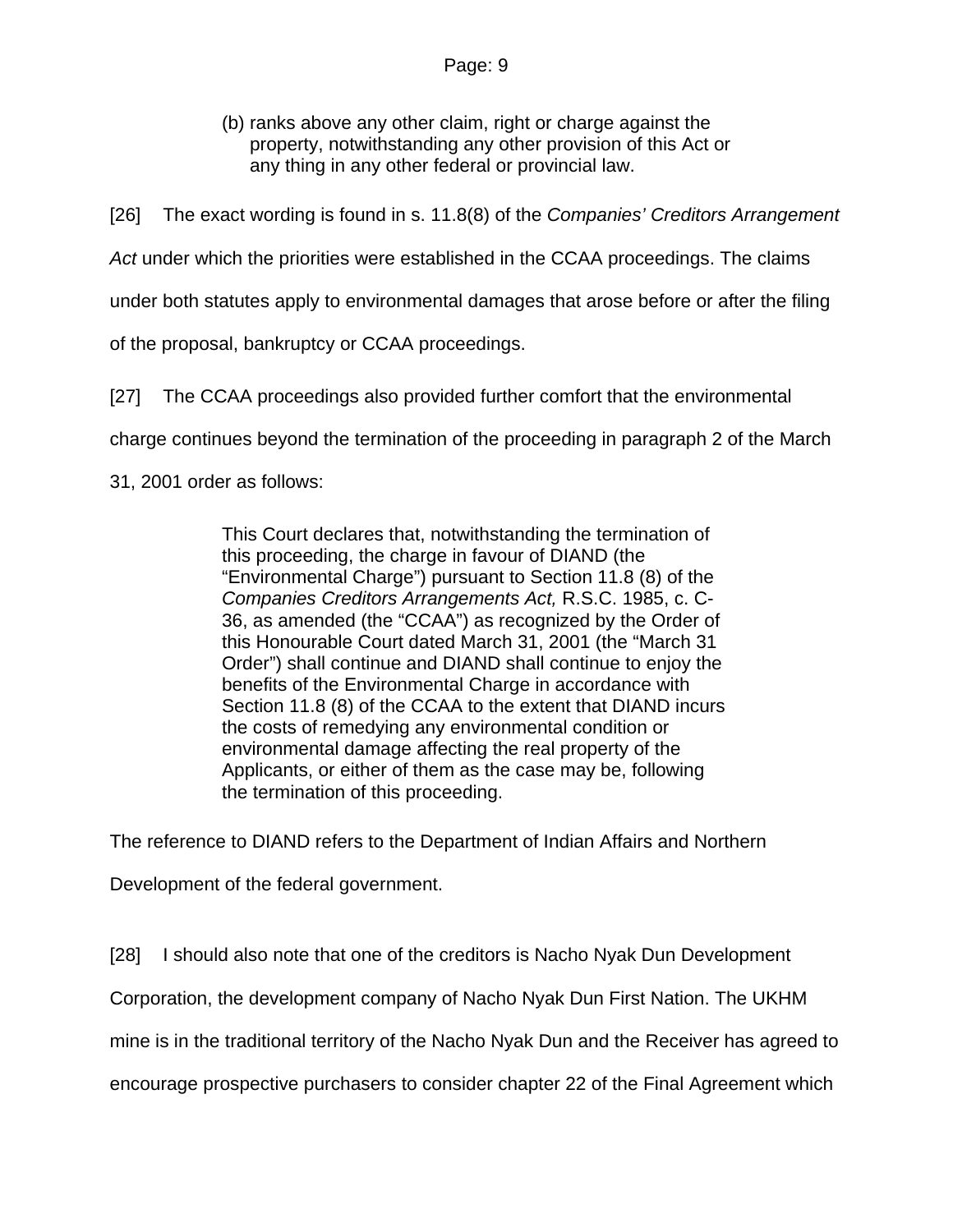is entitled "Economic Development Measures" so that the Nacho Nyak Dun First Nation will participate in employment and business opportunities.

[29] Finally, Rule 43 of the *Rules of Court* provides for sales of property supervised by the court.

### **DECISION**

[30] The Receiver submits that the marketing plan responds to the economic reality of the UKHM mine. In other words, it has a negative value unless Canada provides an indemnity for the pre-existing environmental damage. Counsel for the Receiver submits that this is an application to sell a mine and not to determine priorities. He takes the position that Rule 43 empowers the court to order and fix the terms of sale without determining priorities between creditors.

[31] Canada and YG on the other hand submit that the priorities have been established by the CCAA proceedings and are clearly set out in the statutes. Thus, counsel take the position that the priorities are fixed and the marketing plan simply follows the established priorities of recognizing the administrative charge of \$410,000 and the environmental charge.

[32] The lien claimants are in agreement that the UKHM mines should be sold. They have no objections to the marketing plan except to the extent it is premised upon the recognition that the environmental charge ranks in priority to the lien claimants. The lien claimants simply say that the fixed selling price of \$410,000 with the balance for the environmental charge predetermines the priorities among creditors. In other words, the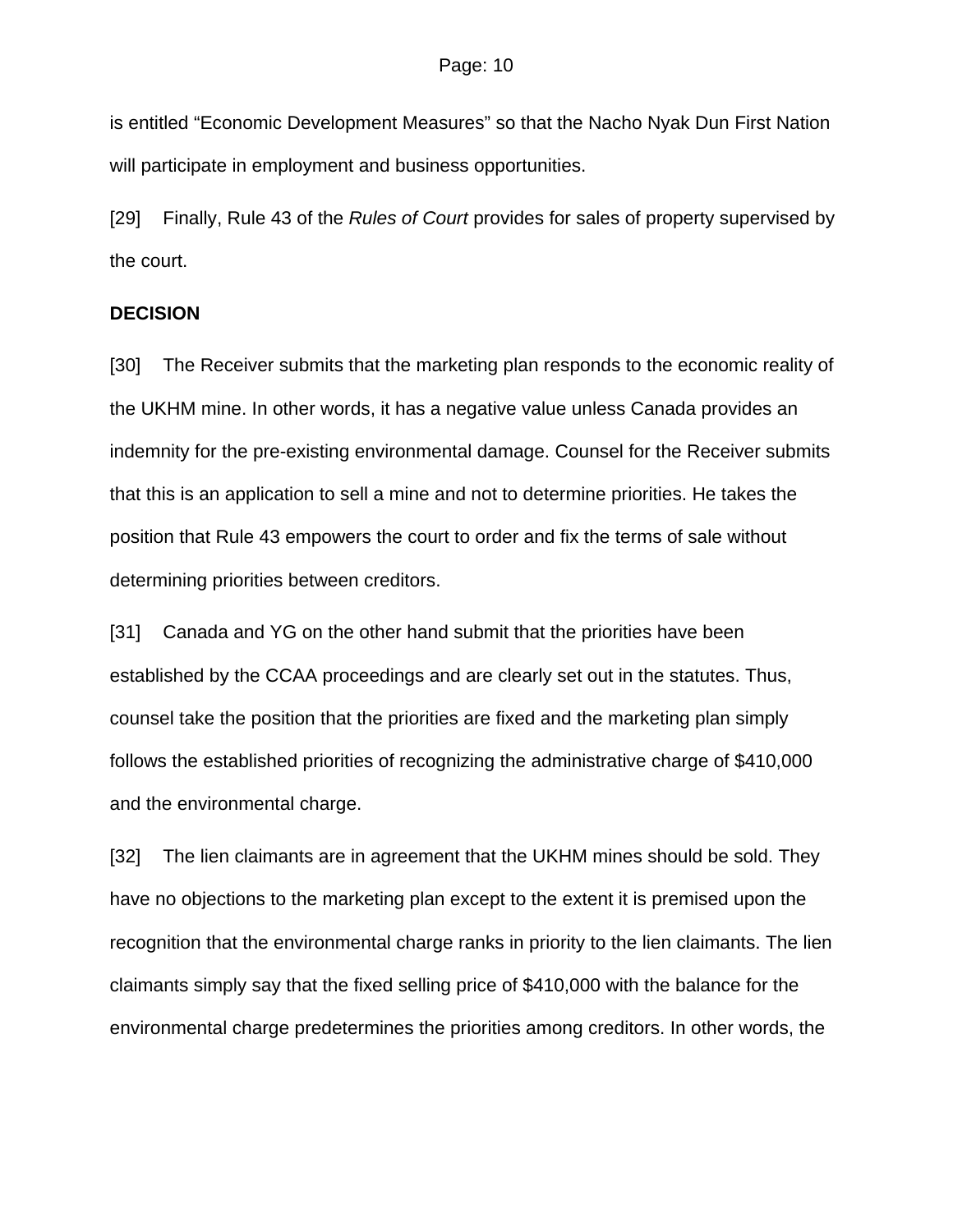lien claimants object to the marking plan because it assumes the priorities established in the CCAA proceedings.

[33] The lien claimants submit that the statutory sections creating the environmental charge should be given a restrictive interpretation, particularly as to the meaning of "real property" and "contiguous". Thus a marketing plan without a final sale price would produce a value that could be the subject of a priority application based on a restrictive interpretation of the statute in question.

[34] All of these submissions are very interesting. They arise because the lien claimants have expended considerable effort and financial costs to sell the mine and recover their claims and expenses.

[35] But that is not the issue before me today. The question to be addressed is whether the marketing plan of the Receiver is prudent, fair and not arbitrary. In my view, the past attempts to sell the UKHM mine failed because there was no agreement that Canada would provide an indemnity for the pre-existing environmental costs. This marketing plan addresses that reality in a fair and prudent manner.

[36] However, the marketing plan is not a priority ruling. The lien claimants may wish to challenge the priorities set out in the CCAA proceedings. However, it is not necessary to make a ruling on the interpretation to be given to section 14.06(7) of the *Bankruptcy and Insolvency Act* and section 11.8(8) of the *Companies' Creditors Arrangement Act* unless such an application is before the court.

[37] I fail to see how the structuring of a sale price into two components prevents the Receiver from obtaining the highest price for the UKHM assets. Whatever value is